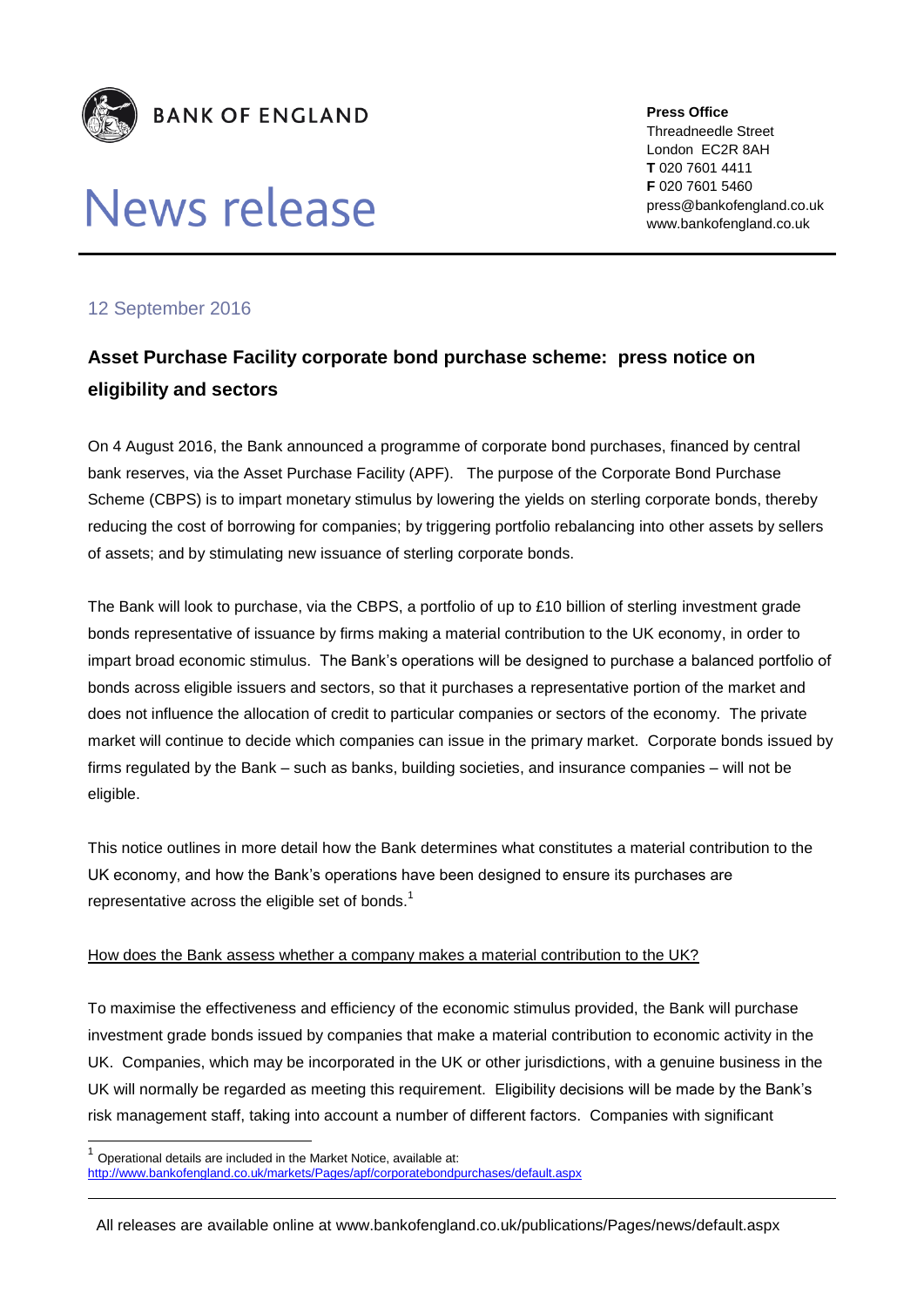employment in the UK or with their headquarters in the UK will normally be regarded as meeting this requirement. The Bank will also take into consideration whether the company generates significant revenues in the UK, serves a large number of customers in the UK or has a number of operating sites in the UK.

These criteria are needed because a wide range of companies issue sterling corporate bonds. Some of those companies are UK incorporated and have substantial business in the UK. Bonds issued by those companies will be eligible for purchase in the CBPS. Other companies are incorporated overseas, but have a genuine business interest in the UK. For example, a company headquartered outside of the UK but employing hundreds of people in the UK and generating sales of £20mn in the UK, would be considered to make a material contribution to the UK economy. As a result investment grade bonds issued by such a company would normally be considered eligible for purchase.

Open capital markets mean that companies are free to choose the currency of issuance which best matches their funding needs, in terms of price or maturity for instance. Some companies may choose to issue sterling bonds, despite not having material business activities in the UK. Bonds issued by those companies will not be eligible for purchase in the CBPS, because that would not be the most effective way to support the scheme's objective to impart monetary stimulus to the UK economy.

The Bank's risk management staff will keep the eligibility of corporate bonds under review, including where there are changes in whether a company has a genuine business in the UK. The list of bonds that are currently eligible for purchase under the CBPS is available at

[http://www.bankofengland.co.uk/markets/Pages/apf/corporatebondpurchases/default.aspx.](http://www.bankofengland.co.uk/markets/Pages/apf/corporatebondpurchases/default.aspx) The Bank will update the list each month, to reflect any changes to the eligibility of bonds in the CBPS.

#### How does the Bank intend to purchase a portfolio of bonds representative of issuance?

In order to ensure purchases are representative of the set of eligible bonds, the Bank has allocated each bond that is currently eligible for purchase to one of 9 sectors, using a common sector classification, as detailed in the published eligibility list. The Bank intends to make purchases such that its aggregate holdings are representative of each sector's share – in terms of the face value of bonds outstanding – within the list of eligible bonds.

The Bank will participate in the secondary market by holding reverse auction operations. Initially, the Bank will hold three purchase operations a week, on Tuesdays, Wednesdays and Fridays. The Bank plans to structure each auction around bonds issued by firms from certain sectors and plans to include each eligible bond in an auction at least once a week.

The table below shows the list of sectors and the share that each sector accounts for in the list of bonds that are currently eligible. Bonds with a face value of £110bn are eligible at present. These bonds have a